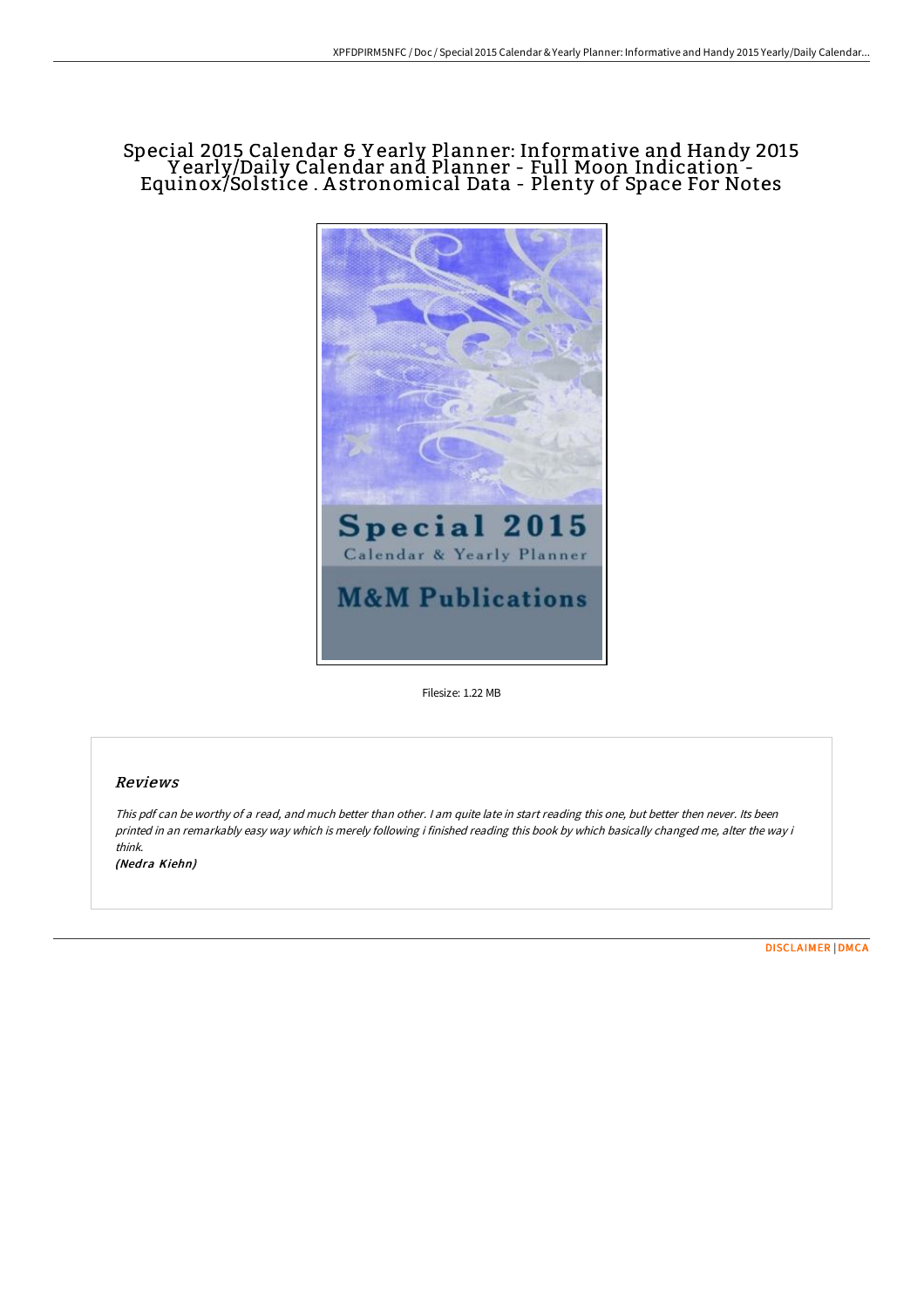# SPECIAL 2015 CALENDAR & YEARLY PLANNER: INFORMATIVE AND HANDY 2015 YEARLY/DAILY CALENDAR AND PLANNER - FULL MOON INDICATION - EQUINOX/SOLSTICE . ASTRONOMICAL DATA - PLENTY OF SPACE FOR NOTES



CreateSpace Independent Publishing Platform. PAPERBACK. Condition: New. 1501064827 Special order direct from the distributor.

 $\frac{1}{165}$ Read Special 2015 Calendar & Yearly Planner: Informative and Handy 2015 Yearly/Daily Calendar and Planner - Full Moon Indication - [Equinox/Solstice](http://albedo.media/special-2015-calendar-amp-yearly-planner-informa.html) . Astronomical Data - Plenty of Space For Notes Online Download PDF Special 2015 Calendar & Yearly Planner: Informative and Handy 2015 Yearly/Daily Calendar and

Planner - Full Moon Indication - [Equinox/Solstice](http://albedo.media/special-2015-calendar-amp-yearly-planner-informa.html) . Astronomical Data - Plenty of Space For Notes